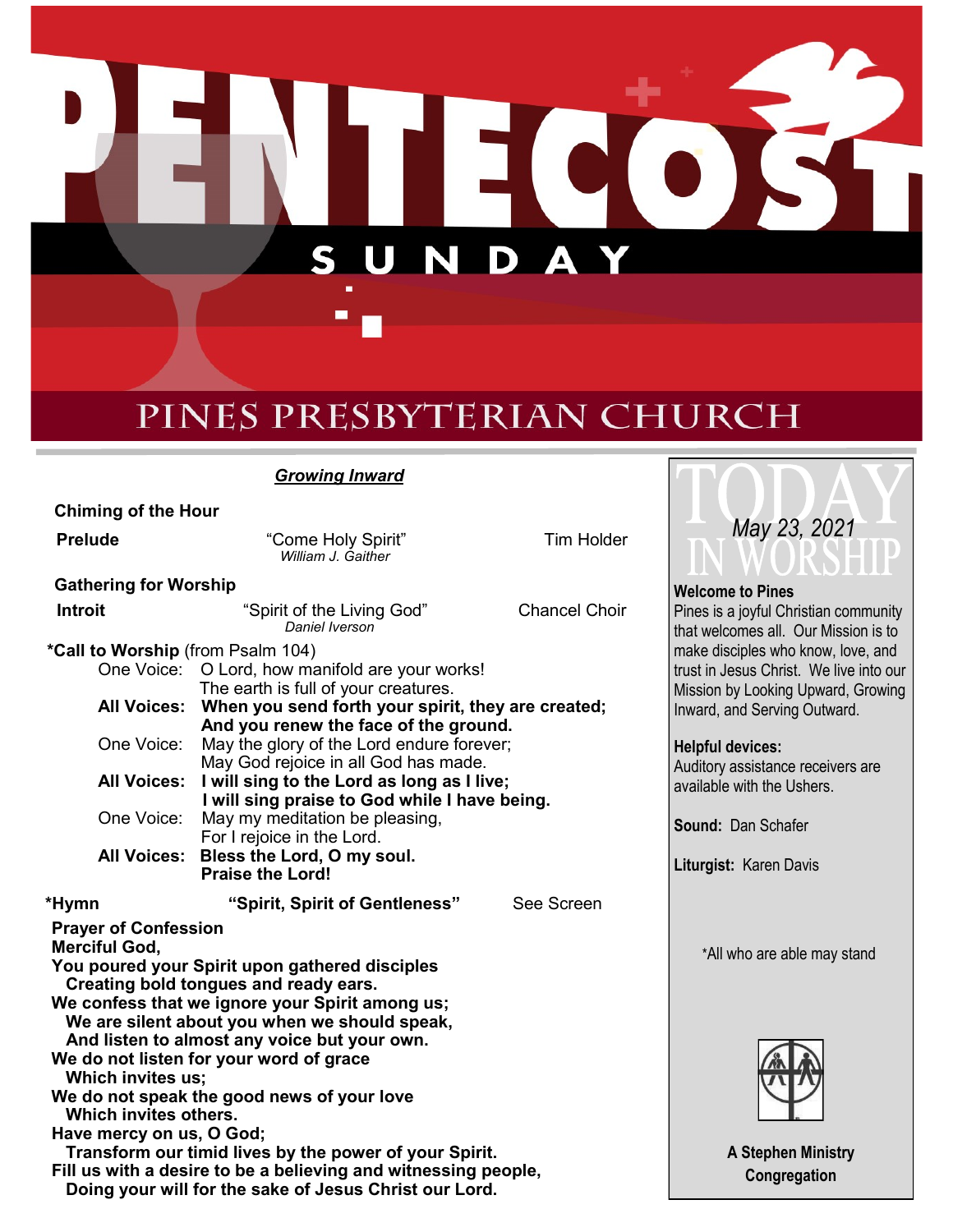| <b>Silent Confession</b>                                                                                                                                  |                                                                                                                                                                                                           |                      |                                                                                                           |
|-----------------------------------------------------------------------------------------------------------------------------------------------------------|-----------------------------------------------------------------------------------------------------------------------------------------------------------------------------------------------------------|----------------------|-----------------------------------------------------------------------------------------------------------|
| Confessional Response "Surely It is God Who Saves Me" See Screen                                                                                          |                                                                                                                                                                                                           |                      | The Lord's Prayer<br>Our Father, who art in heaven,                                                       |
| <b>Assurance of Grace</b>                                                                                                                                 | One Voice: Christ came into the world to save us.<br>While we were yet sinners, Christ died for us.                                                                                                       |                      | hallowed be thy name. Thy<br>kingdom come, thy will be done, on<br>earth as it is in heaven. Give us this |
|                                                                                                                                                           | All Voices: In Christ, we are forgiven.<br>In Christ, we are at peace.                                                                                                                                    |                      | day our daily bread; and forgive us<br>our debts, as we forgive our                                       |
| *Gloria Patri                                                                                                                                             |                                                                                                                                                                                                           | See Screen           | debtors; and lead us not into<br>temptation, but deliver us from evil.                                    |
| Glory be to the Father, and to the Son, and to the Holy Ghost;<br>As it was in the beginning, is now and ever shall be, world without end.<br>Amen. Amen. |                                                                                                                                                                                                           |                      | For thine is the kingdom and the<br>power and the glory, forever.<br>Amen.                                |
|                                                                                                                                                           | <b>Looking Upward</b>                                                                                                                                                                                     |                      |                                                                                                           |
| <b>Children's Message</b>                                                                                                                                 |                                                                                                                                                                                                           |                      |                                                                                                           |
|                                                                                                                                                           | This, this is where children belong,<br>welcomed as part of the worshiping throng.<br>Water, God's Word, bread and cup, prayer and song:<br>This is where children belong. This is where children belong. |                      |                                                                                                           |
| <b>First Reading</b>                                                                                                                                      |                                                                                                                                                                                                           | John 16:7-15         |                                                                                                           |
| <b>Anthem</b>                                                                                                                                             | "Come, Holy Spirit"<br>John W. Peterson                                                                                                                                                                   | <b>Chancel Choir</b> |                                                                                                           |
| <b>Senior Testimony</b>                                                                                                                                   |                                                                                                                                                                                                           | Sean Lade            |                                                                                                           |
| <b>Second Reading</b>                                                                                                                                     |                                                                                                                                                                                                           | Acts 2:1-6, 37-42    |                                                                                                           |
| <b>Sermon</b>                                                                                                                                             | "Being Ready"                                                                                                                                                                                             | <b>Jesse Parker</b>  |                                                                                                           |
| <b>Commissioning of Graduates</b>                                                                                                                         | Riley Duncan, Ashley Gans, Calista Kumar, Sean Lade,<br>Allie Liles, Kaylie Mowell, Peyton Wood, Paige Wright                                                                                             |                      |                                                                                                           |
| *Hymn                                                                                                                                                     | "Breathe on Me, Breath of God"                                                                                                                                                                            | See Screen           |                                                                                                           |
|                                                                                                                                                           | <b>Serving Outward</b>                                                                                                                                                                                    |                      |                                                                                                           |
|                                                                                                                                                           | Prayers of the People and the Lord's Prayer                                                                                                                                                               |                      |                                                                                                           |
| *Hymn                                                                                                                                                     | "As the Wind Song"                                                                                                                                                                                        | See Screen           |                                                                                                           |
| *Charge and Benediction                                                                                                                                   |                                                                                                                                                                                                           |                      |                                                                                                           |
|                                                                                                                                                           | Benediction Response "God Be With You Until We Meet Again"                                                                                                                                                | See Screen           |                                                                                                           |
| *Sending Out The Light of Christ                                                                                                                          |                                                                                                                                                                                                           |                      |                                                                                                           |
| *Postlude                                                                                                                                                 | "Sweet, Sweet Spirit"<br>Doris Akers                                                                                                                                                                      | <b>Tim Holder</b>    |                                                                                                           |
|                                                                                                                                                           |                                                                                                                                                                                                           |                      |                                                                                                           |
| Words printed by permission CCLI 998238                                                                                                                   |                                                                                                                                                                                                           |                      |                                                                                                           |

Portions of our liturgy are from The Abingdon Worship Annual 2020. Copyright © 2019 by Abingdon Press. Used by permission.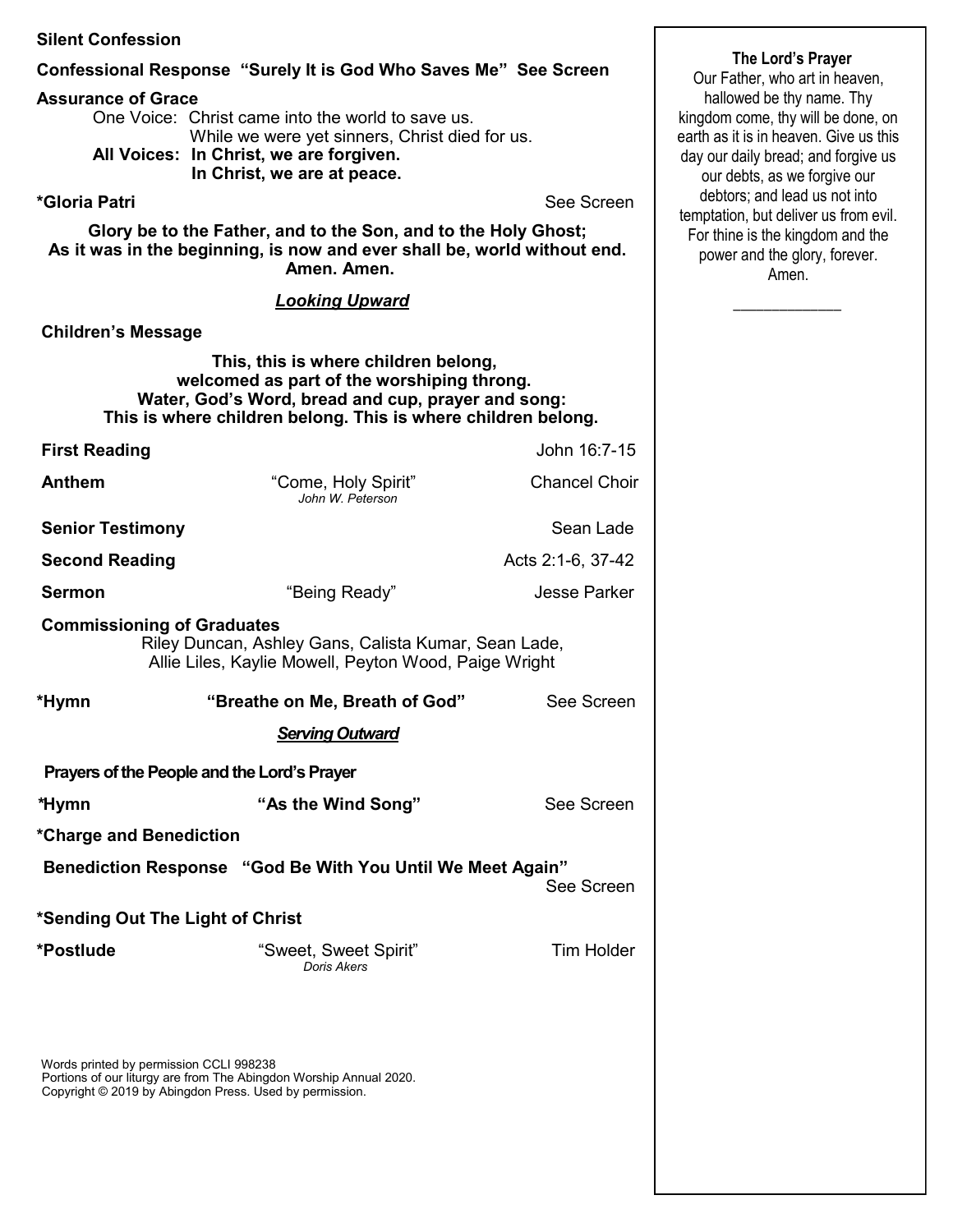# *Calendar for the Week of May 23, 2021*

| 5:00<br>Today<br>p.m.<br>8:00                                           | In-Car-Nation Worship Back Parking Lot                                                                                                                                                     |
|-------------------------------------------------------------------------|--------------------------------------------------------------------------------------------------------------------------------------------------------------------------------------------|
| Monday<br>10:00<br>a.m.<br>6:30<br>p.m.                                 |                                                                                                                                                                                            |
| 7:00<br>Tuesday<br>a.m.                                                 | Men's Bible Study(Meet by Zoom)                                                                                                                                                            |
| 1:30<br>Wednesday<br>p.m.<br>8:00                                       | Weekly Prayer Team Prayer Room                                                                                                                                                             |
| 1:00<br>Thursday<br>p.m.<br>7:00                                        | Lectionary Bible Study (Meet by Zoom)                                                                                                                                                      |
| Friday<br>a.m./p.m.                                                     |                                                                                                                                                                                            |
| Saturday<br>a.m./p.m.                                                   |                                                                                                                                                                                            |
| 9:00<br>Sunday<br>a.m<br>9:15<br>9:15<br>9:15<br>9:30<br>10:00<br>10:45 | Adult Sunday School  Fellowship Hall<br>Youth Sunday SchoolHigh School Room<br>Sign Up For Blood DriveFellowship Hallway<br>Worship ServiceSanctuary/Live Streaming on Web<br>and Facebook |
| 5:00<br>p.m.<br>8:00<br>p.m.                                            | In-Car-Nation Worship Back parking lot                                                                                                                                                     |





**Instagram.com/pineshouston**

**Get the latest announcements and reminders right before events happen. Find us here: https://twitter.com/HoustonPines.** 

 **Find us on Facebook facebook.com/PinesPresbyterianChurch** 

 **The newsletter is available in the Narthex for those unable to access it online.** 

#### **SERMON NOTES**